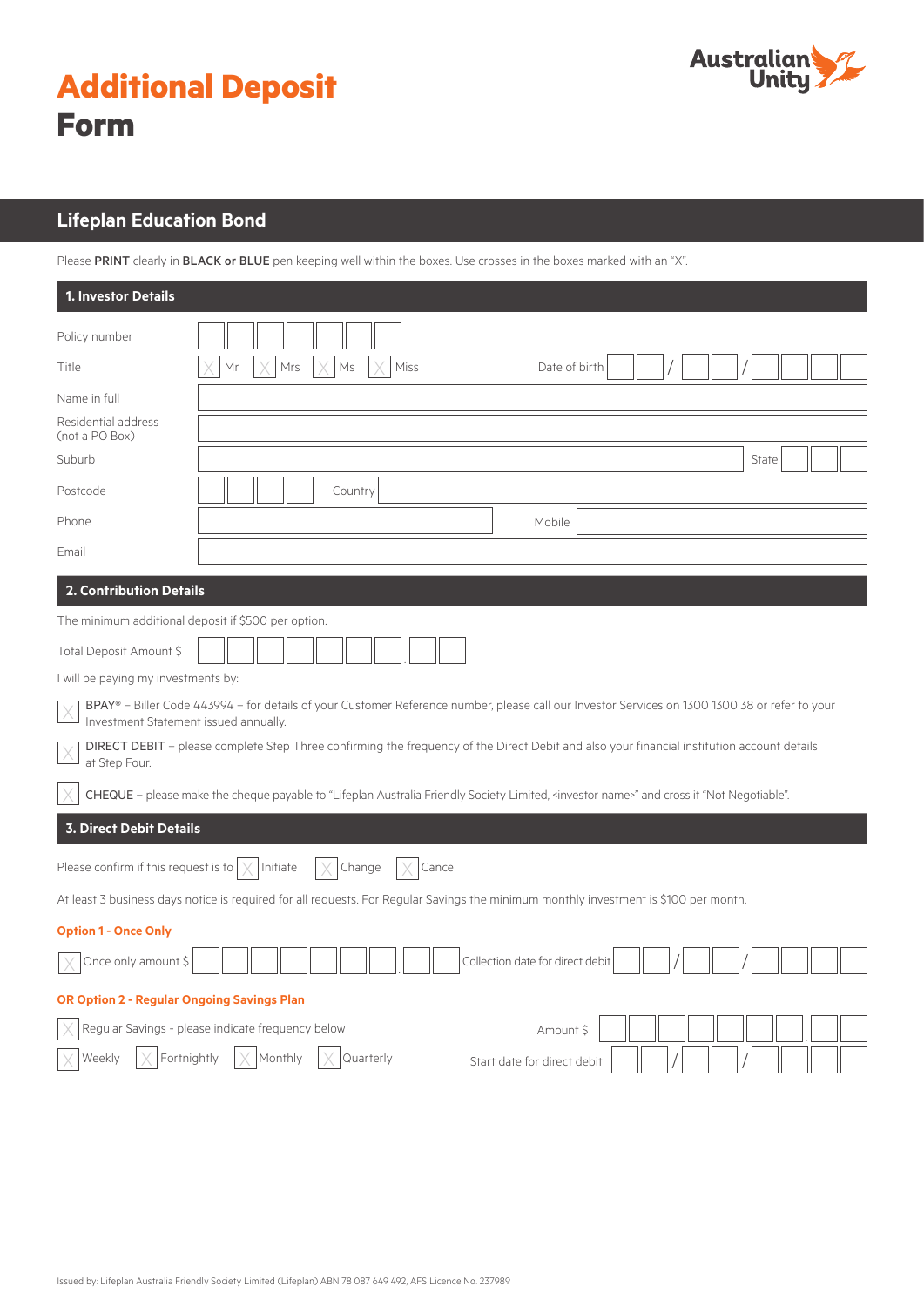| 4. Financial Institution Account Details                                                                                                                                       |  |                                                                                                                                                       |  |  |
|--------------------------------------------------------------------------------------------------------------------------------------------------------------------------------|--|-------------------------------------------------------------------------------------------------------------------------------------------------------|--|--|
| <b>Bank Name</b>                                                                                                                                                               |  | Branch                                                                                                                                                |  |  |
| Branch Number (BSB)<br>Account name                                                                                                                                            |  | Account Number                                                                                                                                        |  |  |
| <b>Direct Debit Request Authorisation</b>                                                                                                                                      |  |                                                                                                                                                       |  |  |
| • I/We authorise Lifeplan (User ID Number: 026445) to debit this nominated account with the contribution shown and/or the direct debit cycle I have<br>selected in Step Three. |  |                                                                                                                                                       |  |  |
|                                                                                                                                                                                |  | . I/We have read the Direct Debit Client Services agreement provided within the Product Disclosure Statement and agree with its terms and conditions. |  |  |

- I/We acknowledge that I/we may obtain a copy of the Client Service agreement at any time by contacting Investor Services on 1300 1300 38.
- I/We acknowledge that this authority will remain in force until a written notice to cancel/alter this authority is received.

### **Direct Debit Authority Investor 2 signature**

### Signature of Account Owner 1 Signature of Account Owner 2

 $\times$   $\times$ 

### **5. Option Selection**

As per my existing option spilt

OR Please specify the amount you wish to invest in each option, details of current investment options are available in the current Product Disclosure Statement.

| Option Code | Amount               | $\%$       |
|-------------|----------------------|------------|
|             | \$                   | $\%$<br>or |
|             | $\boldsymbol{\zeta}$ | $\%$<br>or |
|             | $\boldsymbol{\zeta}$ | $\%$<br>or |
|             | $\boldsymbol{\zeta}$ | $\%$<br>or |
|             | $\boldsymbol{\zeta}$ | $\%$<br>or |
|             | $\boldsymbol{\zeta}$ | $\%$<br>or |
|             | $\boldsymbol{\zeta}$ | $\%$<br>or |
|             | $\boldsymbol{\zeta}$ | $\%$<br>or |
|             | $\boldsymbol{\zeta}$ | $\%$<br>or |
|             | $\boldsymbol{\zeta}$ | $\%$<br>or |
|             | $\boldsymbol{\zeta}$ | $\%$<br>or |
|             | $\boldsymbol{\zeta}$ | $\%$<br>or |
|             | $\boldsymbol{\zeta}$ | $\%$<br>or |
|             | $\boldsymbol{\zeta}$ | $\%$<br>or |
|             | $\boldsymbol{\zeta}$ | $\%$<br>or |
| TOTAL       | $\boldsymbol{\zeta}$ | $\%$<br>or |

Total % must equal 100%. Total \$ must equate to the Total Deposit Amount \$ entered above in Step Two.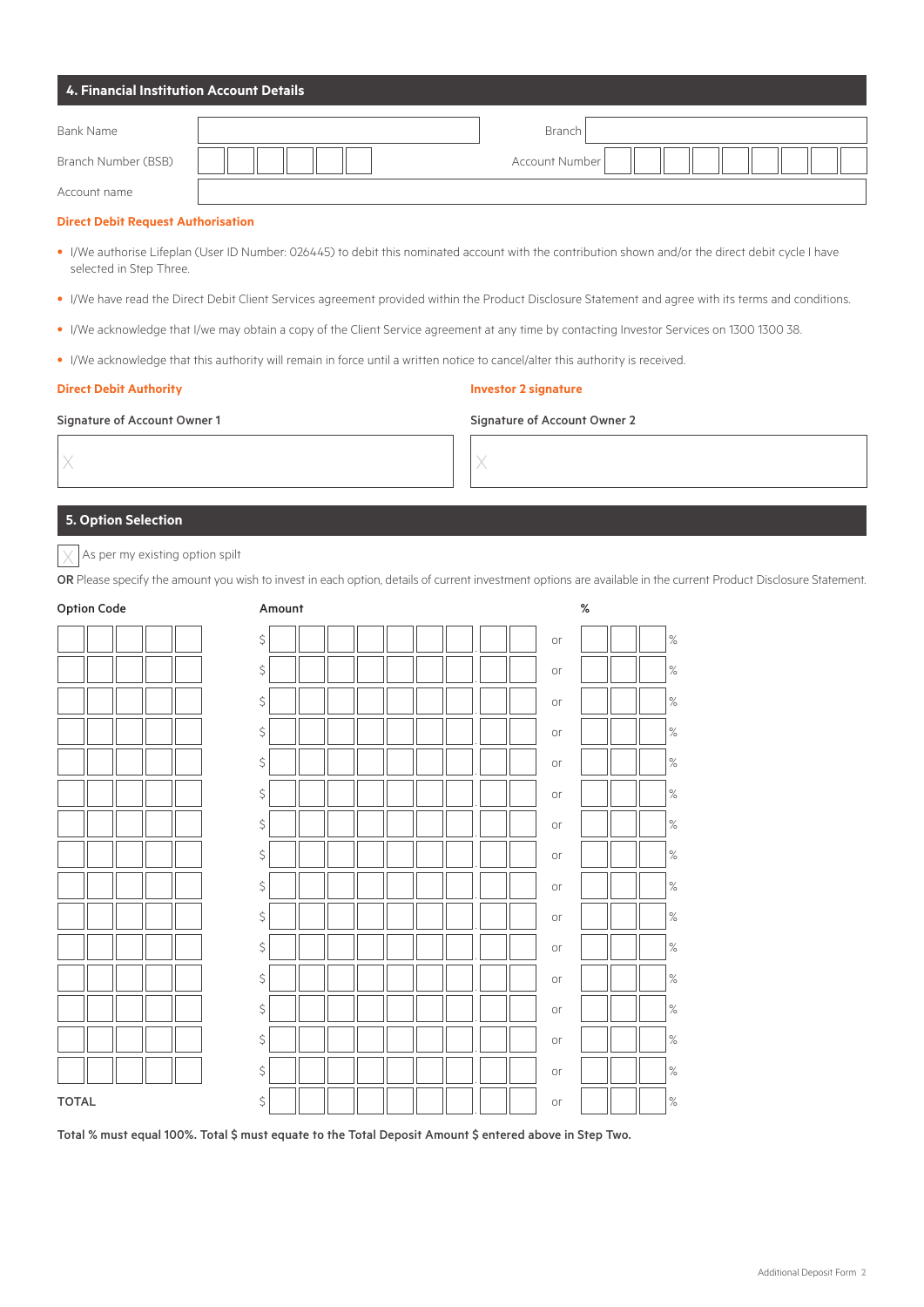### **6. Declaration and Signature(s)**

- I/We confirm that I/we have a copy of the current Product Disclosure Statement (PDS) and that I/we have read, understood and retained for future reference.
- I/We acknowledge that the Direct Debit arrangement (if applicable) is governed by the terms of the Direct Debit Client Service Agreement that is available on request.

| <b>Investor 1 signature</b> | <b>Investor 2 signature</b> |
|-----------------------------|-----------------------------|
|                             | Χ                           |
| Name of Investor 1          | Name of Investor 2          |
|                             |                             |
|                             |                             |
| Date                        | Date                        |



#### Return by post

(together with any identification documents where relevant)

Australian Unity - Investment bonds, Reply Paid 89, Adelaide SA 5001 (no stamp required if mailed in Australia)

If posting from outside of Australia, please send to Head Office: 271 Spring Street, Melbourne VIC 3000



1800 804 890

Fax

Email enquiries@australianunity.com.au

### **Contact us**

 $\circledcirc$ Australian Unity 271 Spring Street, Melbourne VIC 3000



australianunity.com.au/wealth

#### **Investor Services Investor Services**

enquiries@australianunity.com.au enquiries@australianunity.com.au

- $\circledS$ 1300 1300 38 1300 1300 38
- $\left(\bigoplus_{i=1}^{n} x_i\right)$ 1800 804 890 1800 804 890

#### **Adviser Services**



 $(\mathcal{C})$ 1300 133 285

 $\textcircled{\tiny{\textsf{F}}}$ 1800 804 890